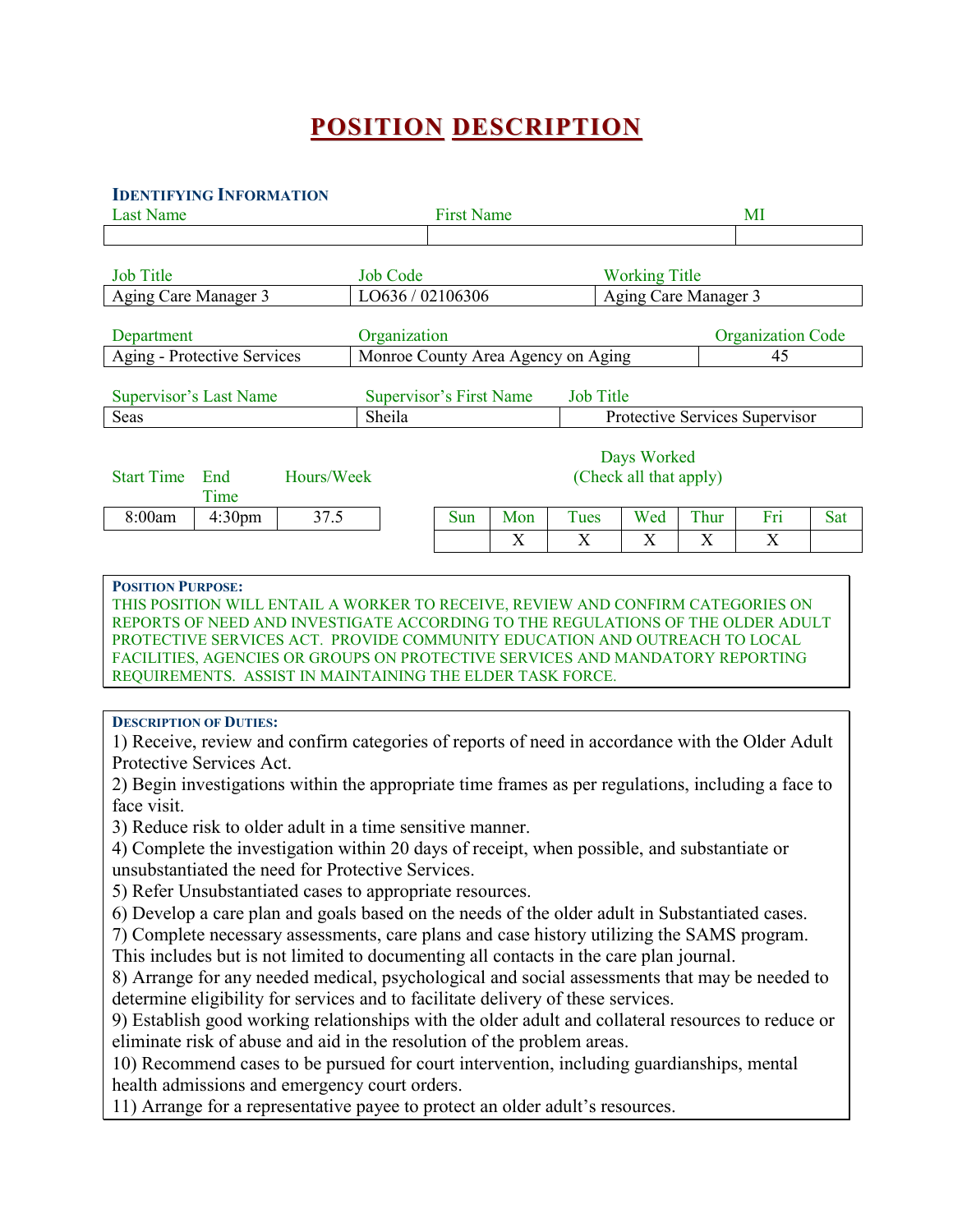12) Provide community education and outreach via public speaking engagements/in services to local facilities, agencies and groups. Education to be provided is on the Older Adult Protective Services Act and Mandatory Reporting.

13) Manage cases identified as needing intensive care management due to mental, cognitive or physical impairment or family dynamics.

14) Manage a case load of care managed cases as assigned.

15) Meet with Protective Services Supervisor weekly to review cases.

16) Attend quarterly Northeast Protective Services Network meetings.

17) Provide 24-hour emergency services as scheduled.

18) Assist with Elder Abuse Task Force.

19) Attend annual Protective Services trainings.

20) Attend weekly and monthly staff meetings as scheduled.

21) Attend all applicable webinars as directed.

22) Complete any other duties as assigned.

#### **DECISION MAKING:**

Worker will have knowledge of community resources and be able to make referrals independently.

Worker should be able to independently make decision to confirm a category on a Report of Need and plan face to face accordingly.

Worker should consult regularly with supervisor as per regulations.

Any service that will incur a financial obligation from this agency needs to be approved by a supervisor.

## **REQUIREMENTS PROFILE:**

1) One year as an Aging Care Manager 2.

2) Mandatory Basic Protective services training and training as mandated thereafter, but at least yearly.

## **ESSENTIAL FUNCTIONS**

- 1. Must be able to perform public speaking duties in an effective manner.
- 2. Must have knowledge of basic social work principles and methods.
- 3. Must be able to develop a care plan.
- 4. Must have knowledge of community resources.
- 5. Must have a valid driver's license.
- 6. Must be computer literate and able to learn essential programs.
- 7. Ability to establish and maintain working relationships with consumers, co-workers, outside agencies and facilities and the general public.
- 8. Must manage visits and complete cases in a timely manner.
- 9. Must be able to organize work responsibilities and prioritize as needed.
- 10. Ability to maintain agency confidentiality standards.
- 11. Ability to assess and identify consumer's needs and encourage consumer's in maintaining their independence according to their particular needs.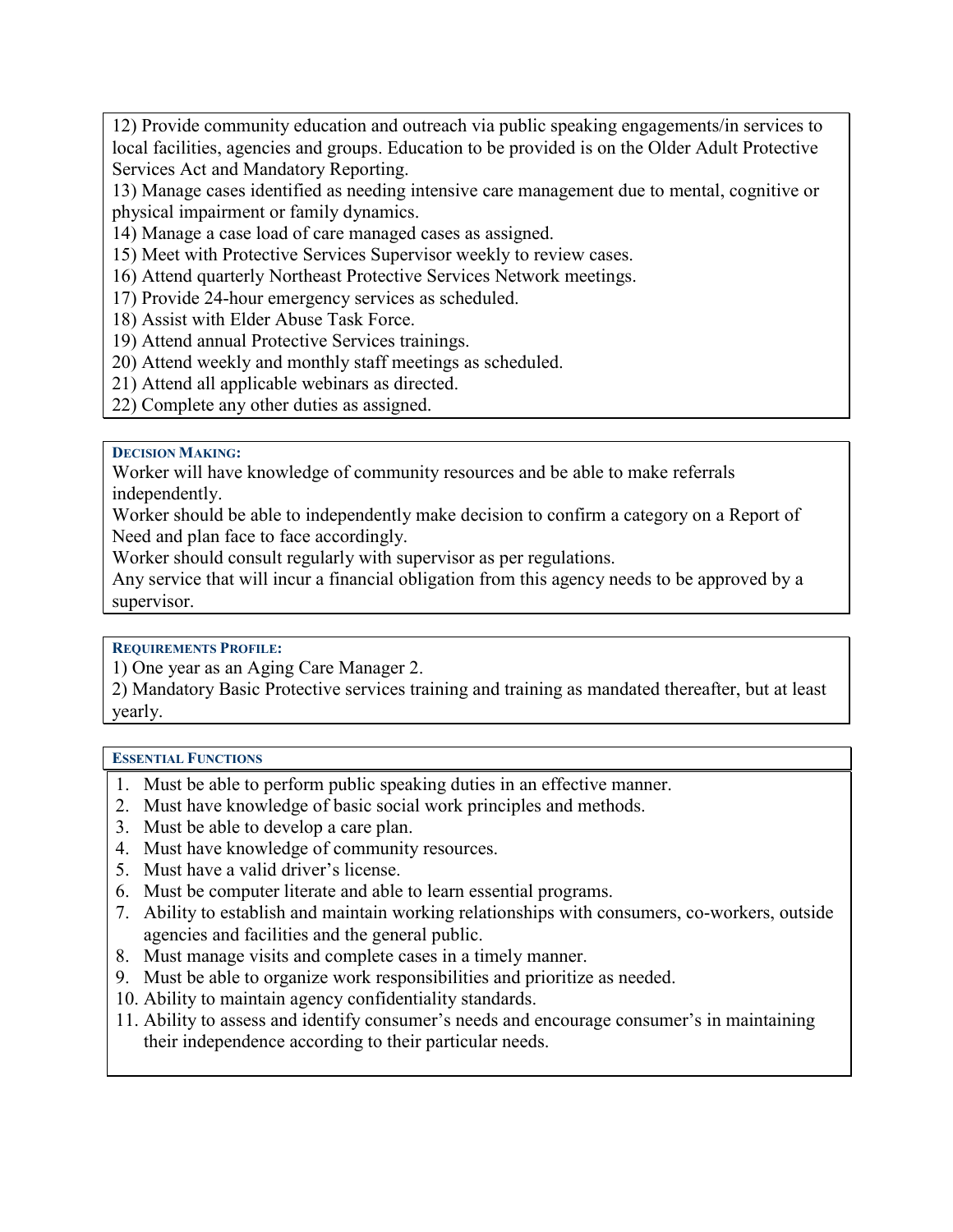| <b>CERTIFICATION</b><br>By entering my name below, I certify to the best of my knowledge all statements contained in this<br>position description are correct. |       |      |  |  |  |
|----------------------------------------------------------------------------------------------------------------------------------------------------------------|-------|------|--|--|--|
|                                                                                                                                                                |       |      |  |  |  |
| Signature                                                                                                                                                      | Title | Date |  |  |  |
| Immediate                                                                                                                                                      |       |      |  |  |  |
| Supervisor's                                                                                                                                                   | Class |      |  |  |  |
| Signature                                                                                                                                                      | Title | Date |  |  |  |
|                                                                                                                                                                |       |      |  |  |  |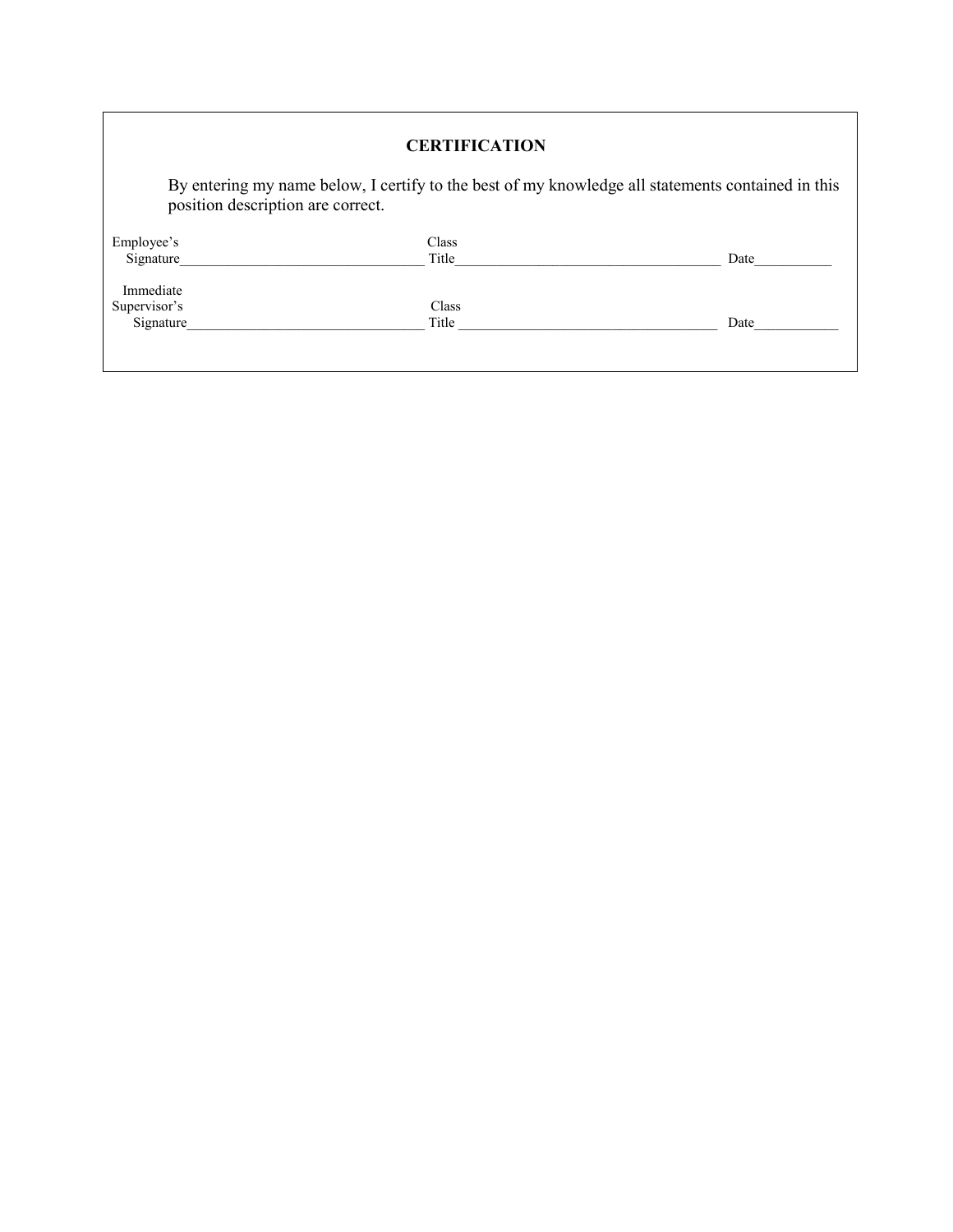# **JOB POSTING**

| Department:                       | Monroe County Area Agency on Aging                                |
|-----------------------------------|-------------------------------------------------------------------|
| Organization:                     | Monroe County Area Agency on Aging                                |
| Job Code / Title:                 | 02106306 - Aging Care Manager 3                                   |
| <b>Position Number:</b>           | 80012258                                                          |
| County:                           | Monroe                                                            |
| <b>Headquarter City/Address:</b>  | 724 Phillips Street Suite 102                                     |
| (Work Location)                   | Stroudsburg, PA 18360                                             |
| Type of Job:                      | Civil Service - IF NOT A CURRENT OR FORMER CIVIL SERVICE          |
|                                   | <b>EMPLOYEE APPLY AT www.employment.pa.gov</b>                    |
| Union:                            | <b>PSSU</b>                                                       |
| <b>Bargaining Unit:</b>           | SEIU PSSU Local 668                                               |
| <b>Seniority Position:</b>        | <b>Yes</b>                                                        |
| <b>Type Position:</b>             | Permanent / Full-time                                             |
| <b>Salary Range:</b>              | \$47,035.00                                                       |
| Pay Range & Step:                 | 37 / none                                                         |
| <b>Posting Length:</b>            | 10 days                                                           |
| <b>Posting Dates:</b>             | 6/15/2022 thru 6/24/2022                                          |
| <b>Contact Name / Number:</b>     | Sheila Seas - 570-420-3735 ext 3779                               |
| <b>Additional Information:</b>    | Work Hours are 8:00AM - 4:30PM Monday - Friday (75 Hrs. biweekly. |
|                                   | Travel and after hours work as necessary                          |
| <b>Job Description:</b>           | See attached job descriptions                                     |
| <b>Last Date Job Applications</b> | 6/24/2022                                                         |
| <b>Will Be Accepted:</b>          |                                                                   |

#### **RECRUITMENT METHODS:**

Applicants must meet one (or more) of the following methods(s) to be considered for this vacancy:

- **Civil Service Lists**
- Promotion without exam
- **Transfer**
- Voluntary Demotion
- Reassignment (Current civil service employees holding the same or similar job title. Only employees who currently hold the same job title or who currently hold a similar job title in the same pay scale group with the same essential duties and qualifications will qualify under Reassignment.)
- Reinstatement (Current civil service employees are not eligible through reinstatement. Only former employees who held the same job title or a similar job title in the same pay scale group with the same essential duties and qualifications will qualify under Reinstatement.)

# **ELIGIBILITY – ALL CANDIDATE(S):**

1. Must meet the minimum experience and training (METs) required for the job. The METs for this position are: One year as an Aging Care Manager 2 or Aging Program Assessor; or three years of experience in public or private social work, including one year of direct aging care management experience and a Bachelor's Degree which includes or is supplemented by 12 semester hours credit in sociology, social welfare, psychology, gerontology, or other related social sciences; or two years of experience in public or private social work including one year of direct aging program experience and a bachelor's degree with a social welfare major; or any equivalent combination of experience and training including successful completion of 12 semester hours of college level courses in sociology, social welfare, psychology, gerontology, or other related social sciences.

- 2. State Civil Service Commission Approved Additional Special Requirements: None
- 3. Must be a resident of Pennsylvania.
- 4. Must be eligible for selection in accordance with Civil Service rules.

If you are deemed ineligible for this position based on not meeting the minimum experience and training requirements or selective criteria (if applicable), you have the right to request a reconsideration of this determination. You must submit your request to [ra-oareconsideration@pa.gov](mailto:ra-oareconsideration@pa.gov) within 5 business days from the date of your ineligibility notice, and you must indicate the position for which you are requesting reconsideration. Please note that only information initially provided on the application will be re-reviewed. New information that was not included on the application will not be considered.